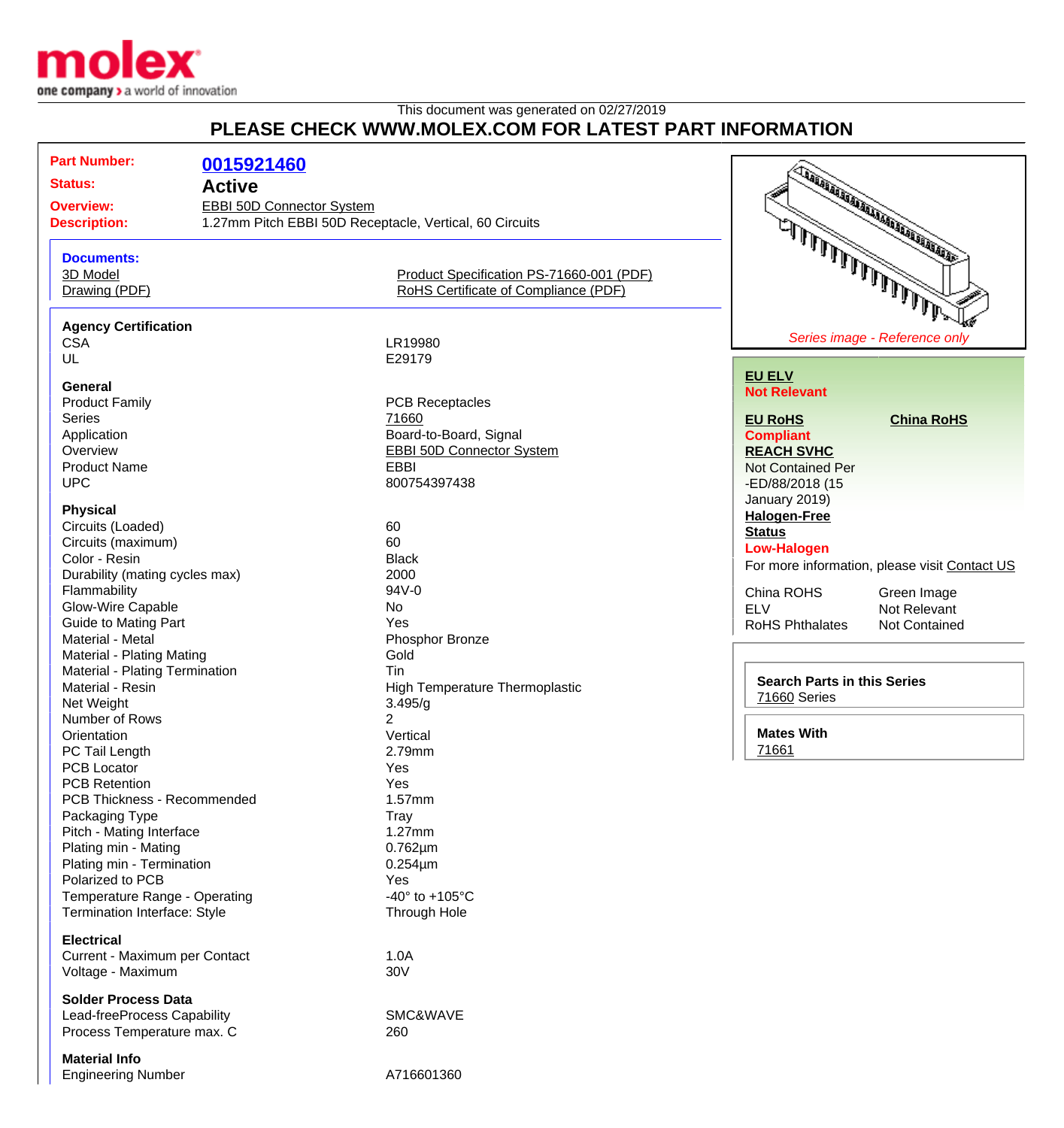**Reference - Drawing Numbers** Product Specification PS-71660-001<br>Sales Drawing PS-71660-1X

SDA-71660-1XXX, SDA-71660-1XXXX

## This document was generated on 02/27/2019 **PLEASE CHECK WWW.MOLEX.COM FOR LATEST PART INFORMATION**